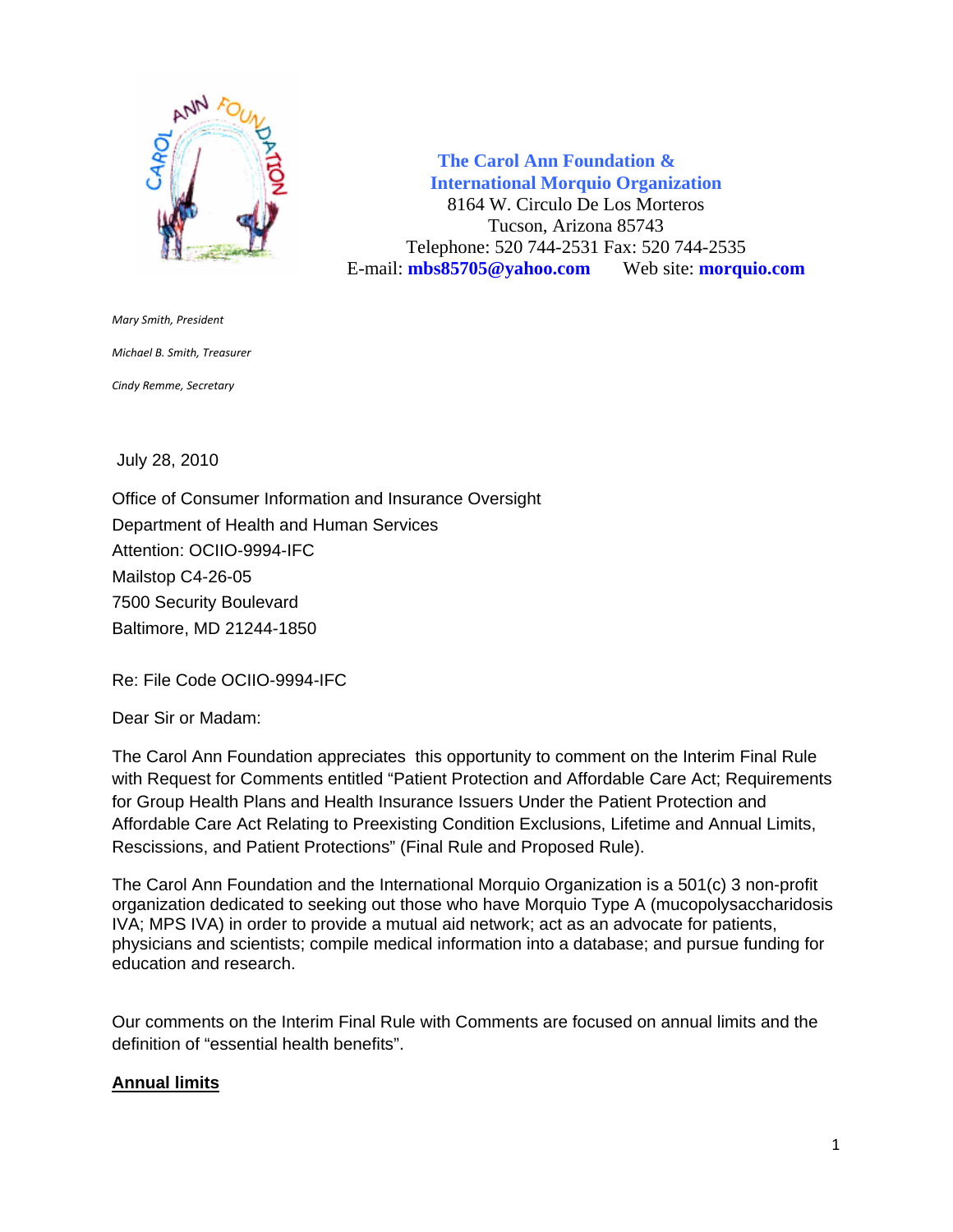## **Recommendation: The Secretary of HHS should use its authority to establish higher minimum annual limits for persons with rare genetic disorders.**

We are pleased that the Agency has established minimum individual annual benefits, and that the dollar amounts increase over the timeframe of 2010-2014. Persons with rare genetic disorders may have exceptional medical needs and incur costs that exceed the limits you outline in this Interim Final Rule. When these persons exceed their annual limit, they often cannot afford life sustaining medical care. Persons with rare diseases then find themselves in untenable situations- in that their pre-existing condition makes it impossible to switch insurers or go without care in order to qualify for the temporary high risk pool. [Consider adding specific patient example] Therefore, we ask that you utilize your discretion to establish higher annual limits for persons with rare genetic disorders.

## **Essential Health Benefits**

## **Recommendation: The Secretary of HHS should establish a transparent process and establish a meaningful definition of "essential health benefits."**

Lifetime and annual limits apply to 'essential health benefits" only. The Interim Final Rule states, "These interim final regulations define "essential health benefits" by cross-reference to section 1302(b) of the Affordable Care Act and applicable regulations. Regulations under section 1302(b) have not yet been issued." Section 1302(b) permits the Secretary to establish "at least" the categories specified in the Act. We urge the Secretary to establish a transparent process to define "essential health benefits" and promptly establish its definition of "essential health benefits".

The standard of care, and often the only available treatment for persons with rare genetic and metabolic disorders may include services and items that would only be covered under an expanded definition of "essential health benefits." We welcome the opportunity to engage in dialog with HHS to ensure that these services and items critical to the medical management of persons with rare genetic disorders are considered "essential health benefits" subject to the array of protections under the Accountable Care Act.

In summary, the Accountable Care Act provides the foundation for health care access for all Americans. We ask the Secretary to be mindful and use its discretion to ensure the needs of persons with rare genetic disorders are protected in its implementation of this important law.

Please do not hesitate to contact us with any questions regarding these comments.

Sincerely,

Mary Smith